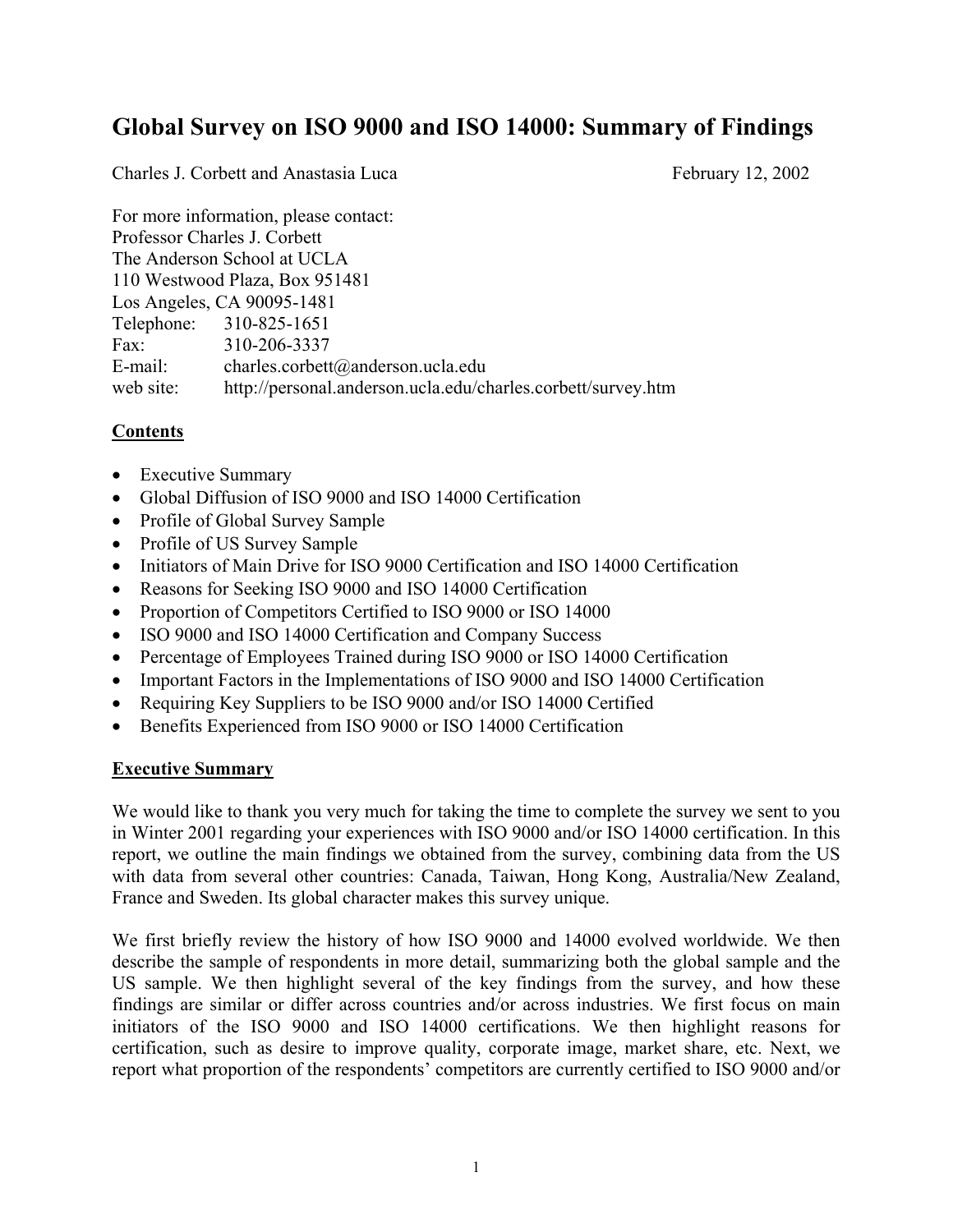14000. We also explore how critical ISO 9000 and/or ISO 14000 certification was to the respondents' companies' continued success.

We report the proportion of the workforce trained during ISO 9000 and/or ISO 14000 certification at the respondents' companies. We then examine main issues in the implementation of ISO 9000 and 14000 certification, such as documentation, capital investment, implementing procedures for corrective action, etc. We also analyze to what extent respondents require their key suppliers to be ISO 9000 or 14000 certified. And finally, we investigate what benefits respondents derived from becoming ISO 9000/14000 certified, such as cost reductions, quality improvements (or improved environmental performance), improved market share, etc. We summarize our findings in the final section.

# **Global Diffusion of ISO 9000 and ISO 14000 Certification**

The fast evolution of these two management standard systems worldwide, from virtually unknown entities in the early 1990s, to well established and often required management practices, represents but another facet of the increasingly global marketplace many firms operate in. Current fast communication and openness enable this dramatically rapid diffusion of management practices. Over 400,000 firms in over 150 countries have adopted ISO 9000 since it was introduced in 1986. Its successor, ISO 14000, was introduced in 1996 and has already been adopted by over 30,000 firms in over 100 countries.

ISO 9000 was initially adopted by firms in Europe and in countries with close ties to the United Kingdom, such as Australia, New Zealand and Hong Kong (as ISO 9000 was partly based on an earlier British standard). Firms in the US followed suit, starting from the early 1990s, with firms in Japan, Korea and Taiwan adopting later. As a consequence of the ISO 9000 experience, ISO 14000 has followed a different path; in particular, firms in Japan were among the first adopters of ISO 14000.

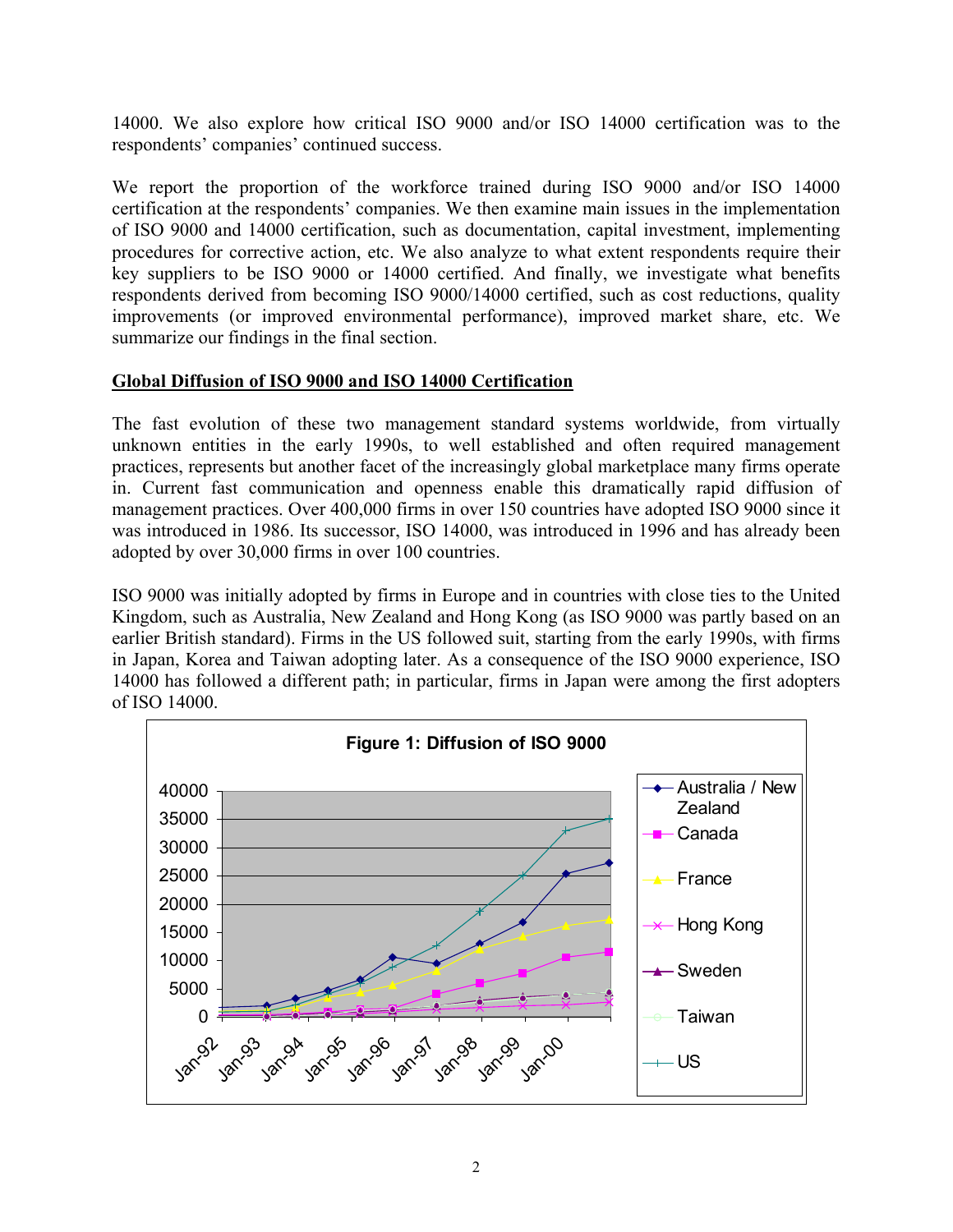

*Note:* the data used in these figures was obtained from "The ISO Survey of ISO 9000 and ISO 14000 Certificates (Tenth Cycle: up to and including 31 December 2000)".

# **Profile of Global Survey Sample**

Figure 3 summarizes the profile of respondents included in this report. The survey was administered in approximately 15 countries worldwide. 2913 responses from 7 countries are included in this analysis. Table 1 summarizes the number of responses and response rates by country.



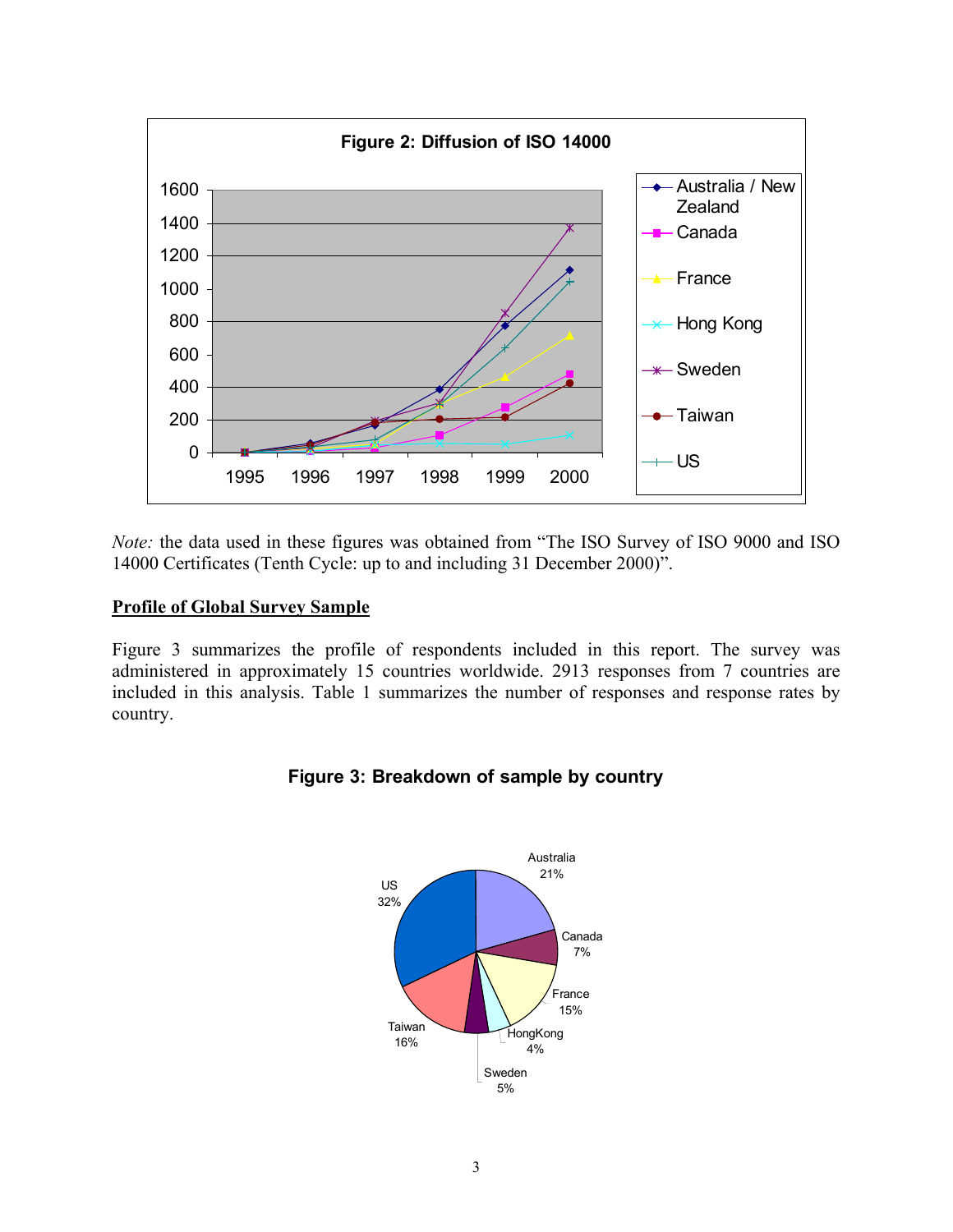| Country               | <i><b>Questionnaires</b></i> |                       | <b>Response</b> | <b>ISO 9000</b> | <b>ISO</b> |
|-----------------------|------------------------------|-----------------------|-----------------|-----------------|------------|
|                       | mailed                       | responses<br>received | rate            |                 | 14000      |
| Australia/New Zealand | 3000                         | 611                   | 20.4%           | 611             | 118        |
| Canada                | 561                          | 198                   | $35.3\%$        | 198             | 52         |
| France                | 2000                         | 445                   | 22.3%           | 445             | 43         |
| Hong Kong             | 1200                         | 131                   | $10.9\%$        | 131             | 29         |
| Sweden                | 268                          | 135                   | 50.4%           | 135             | 66         |
| Taiwan                | 2142                         | 455                   | 21.2%           | 455             | 235        |
| <b>US</b>             | 5000                         | 939                   | 18.8%           | 938             | 248        |
| <b>Total</b>          | 14171                        | 2914                  | 20.6%           | 2913            | 791        |

#### **Table 1. Response rates by country**

Of the total number of responses, 2796 firms have ISO 9000 certification and 790 have ISO 14000 certification. Figure 4 shows the breakdown of ISO 9000 certified companies and ISO 14000 certified companies by country.

#### **Figure 4a: Breakdown of ISO 9000 certified respondents by country**





#### **Profile of US Survey Sample**

In the US, 939 firms responded to the survey, representing a response rate of 18.8%. The average respondent in the US had 90 employees at the site where the survey was completed, and 800 employees worldwide, as well as an average of US \$ 303 million in sales at the site, and an average of US \$ 4,416 million in sales worldwide.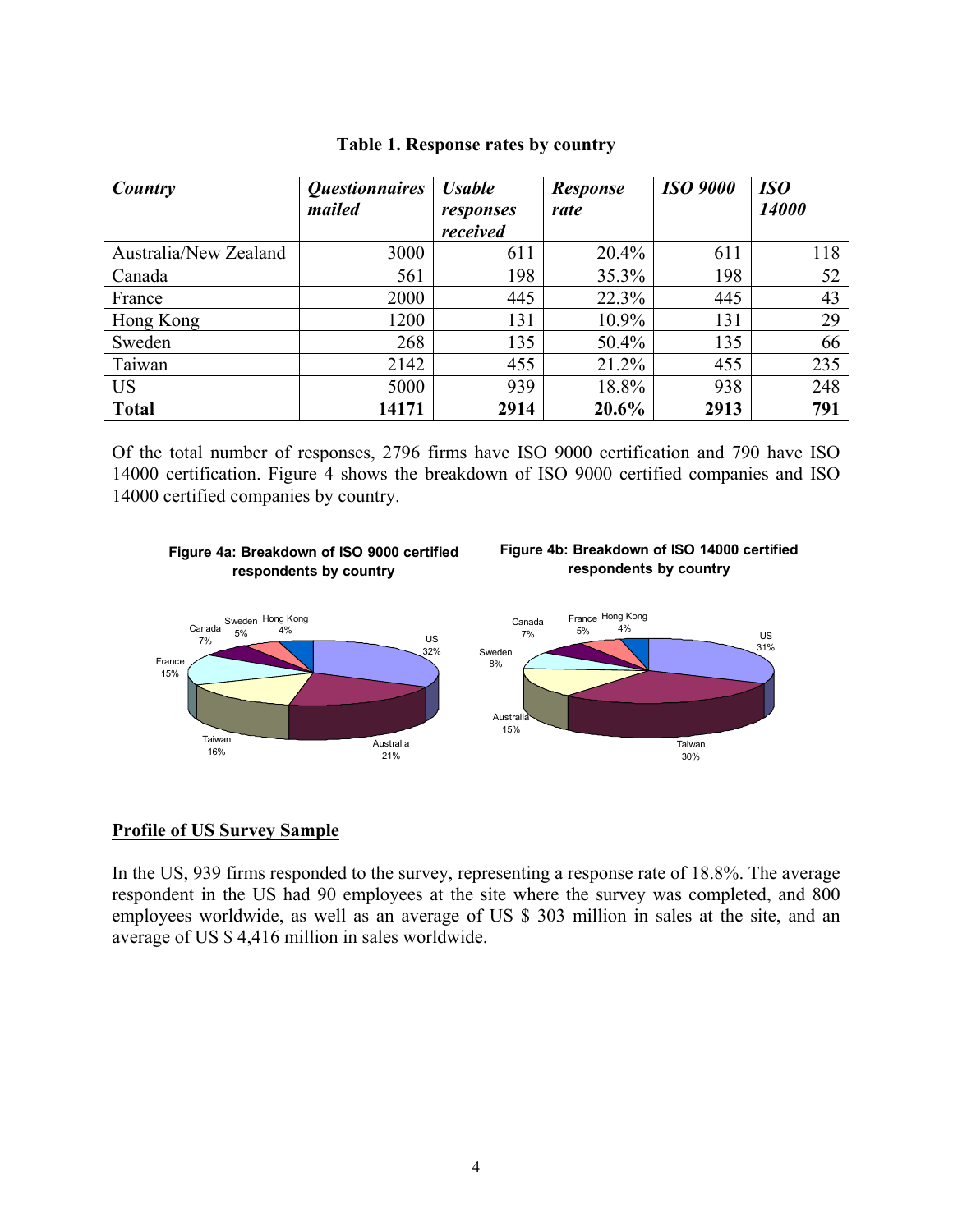

Most of the respondents in the US classified themselves as manufacturing firms. The largest activity category within manufacturing was mechanical, with 169 responses.

# **Initiators of Main Drive for ISO 9000 and ISO 14000 Certification**

In the survey, we asked which group within your organization initiated the main drive for certification. The full question is included in the Appendix (question 10). The responses for ISO 9000 and ISO 14000 are shown in Figures 6a and 6b for the global sample and Figures 7a and 7b, broken down by country.





**Figure 6b: Main Initiators of ISO 14000 Certification**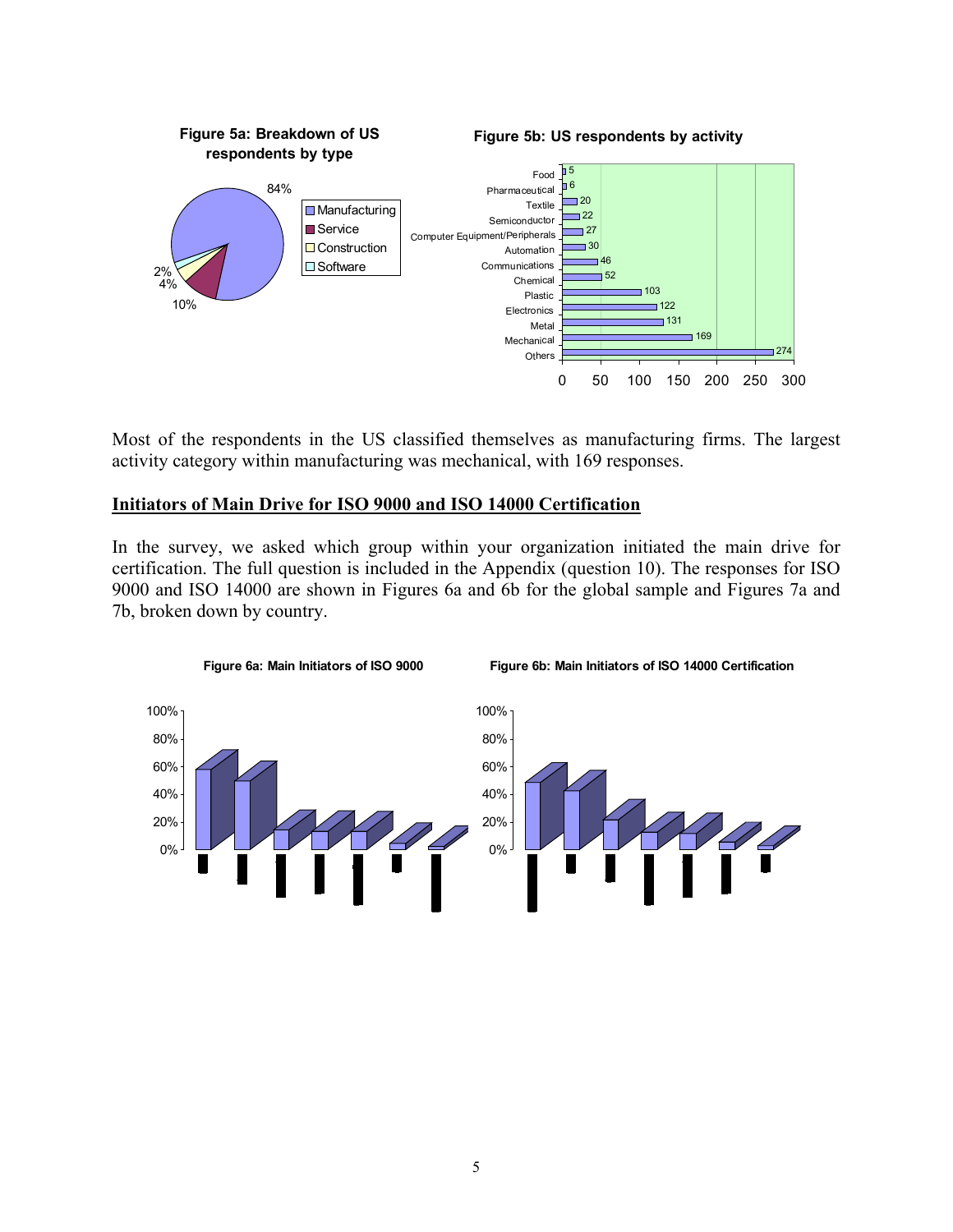

**Figure 7a: Main Initiators of ISO 9000 Certification**

**Figure 7b: Main Initiators of ISO 14000 Certification**



As expected, the drive for ISO 9000 certification came primarily from either top management or the quality department in all countries. Similarly for ISO 14000, the key initiators were CEOs and environmental departments, though the quality department was not infrequently involved due to their familiarity with ISO 9000.

This picture is largely similar when broken down by country, except for a few notable differences. In particular, CEOs were clearly the main initiators in Australia, France and Hong Kong, while in Taiwan, the quality and environmental departments played a much bigger role. (The low number of environmental departments initiating ISO 14000 in Sweden is most likely a result of the fact that the survey was sent only to ISO 9000 certified firms in Sweden.) It is interesting to note that marketing departments played a rather insignificant role in initiating certification, despite the fact that gaining marketing advantage is often quoted as a benefit of ISO 9000 or ISO 14000 certification.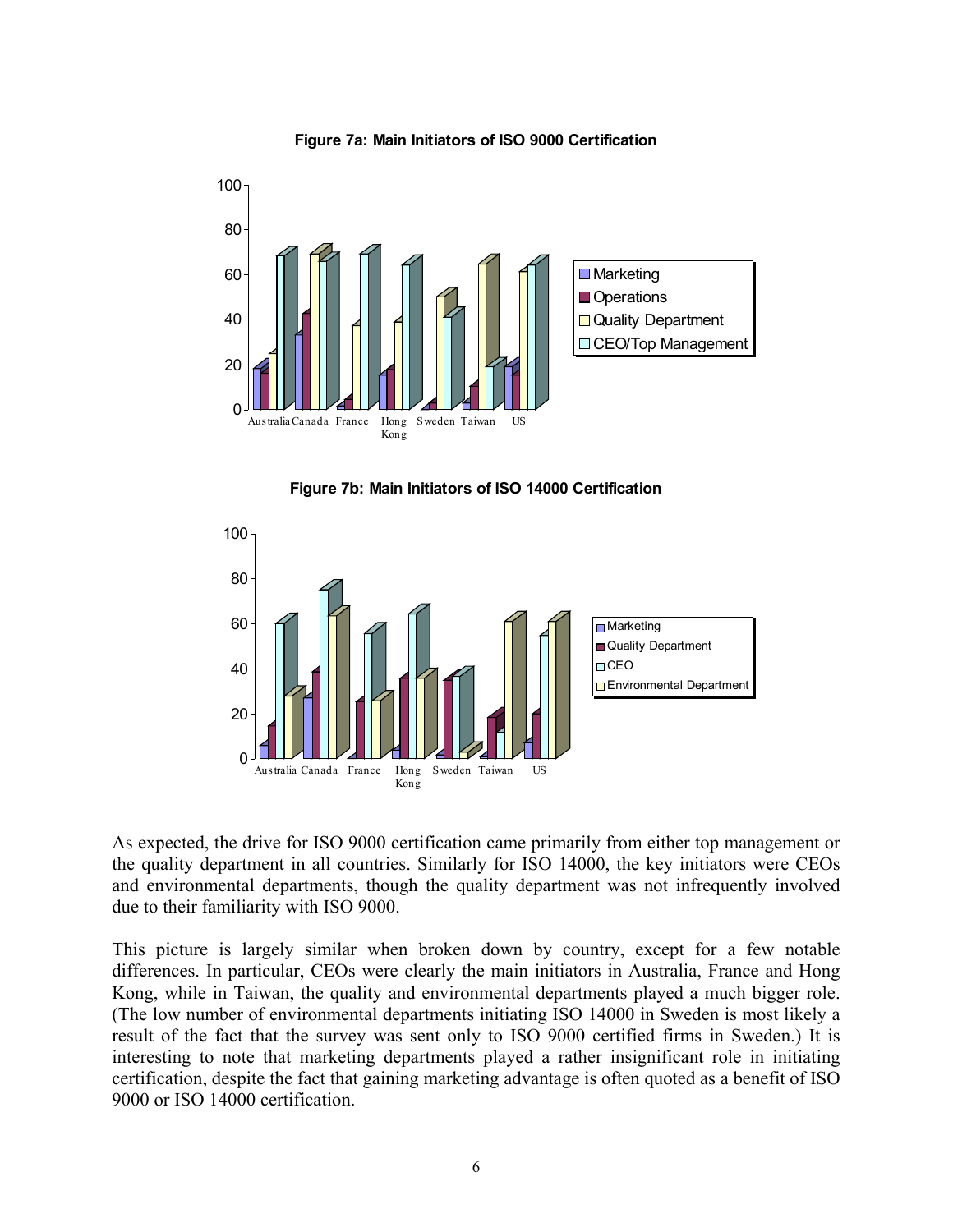In the US, as in the other countries, the main initiators for ISO 9000 were CEOs, closely followed by quality departments. Marketing and operations played relatively small roles. In the US, the main initiators for ISO 14000 certification were environmental departments and CEOs. Quality and marketing departments again played marginal roles.

#### **Reasons for Seeking ISO 9000 and ISO 14000 Certification**

In question 9b in the survey, we asked you what were the main reasons for seeking ISO 9000 and 14000 certifications. Figures 8a and 8b below summarize the responses.



**Figure 8a: Motivations for ISO 9000 Certification**



# **Figure 8b: Motivations for ISO 14000 Certification**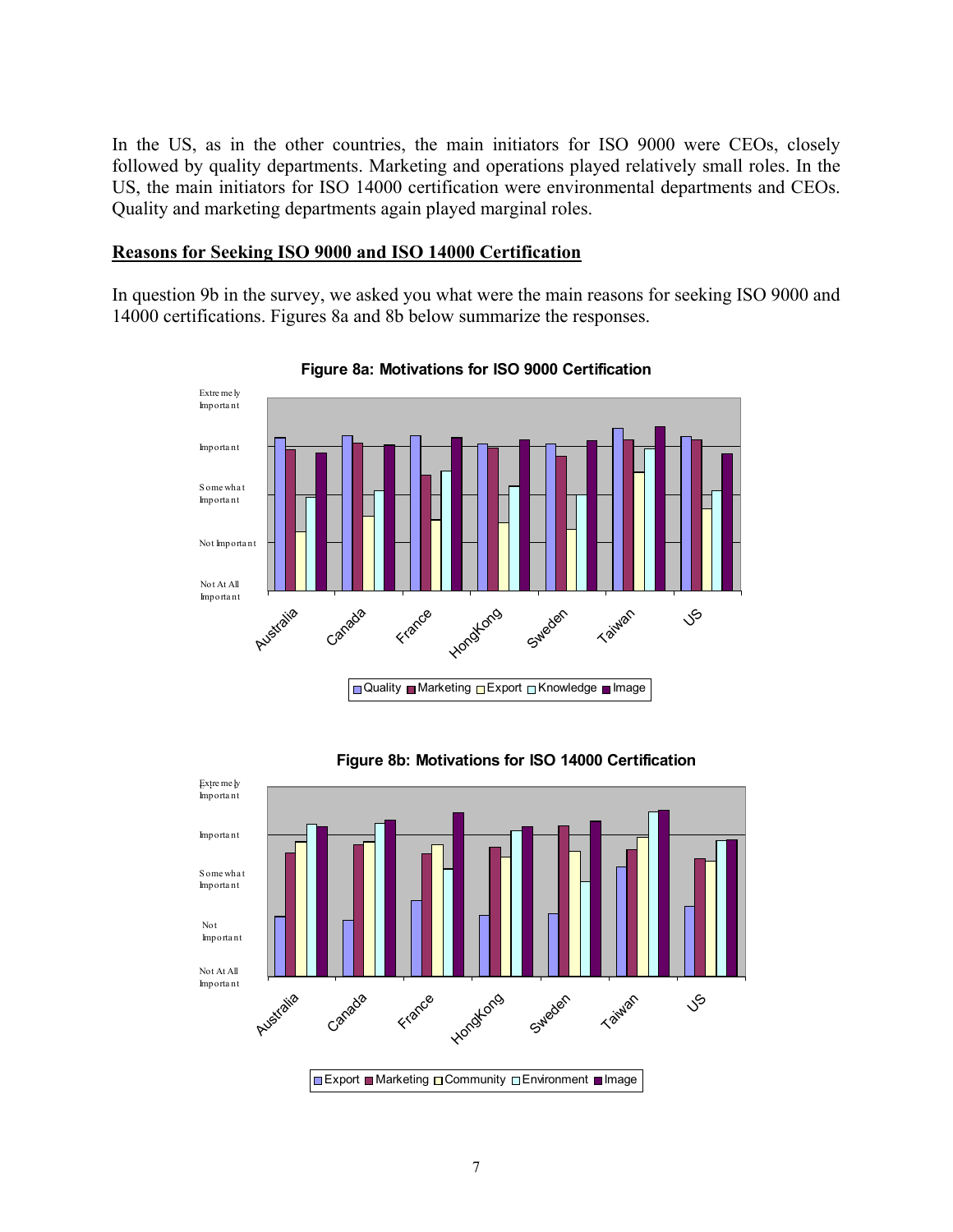Overall, corporate "image" appears to be a key reason to seek ISO 9000 and/or ISO 14000 certification. Companies adopt ISO 9000 as well as ISO 14000 primarily to improve quality or environmental aspects, respectively, to enhance corporate image, and to gain marketing advantage.

# *ISO 9000*

Desire for quality improvement, followed by corporate image, is the most important reason for ISO 9000 certification. Gaining marketing advantage is also an important reason, while capturing workers' knowledge is also often considered important. There are some interesting differences between countries with respect to motivations. The US, Canadian and Australian firms were more driven by marketing advantages than by corporate image considerations. For companies in Hong Kong and Taiwan, enhancing corporate image was somewhat more important than quality improvement. For firms in France, capturing workers' knowledge was somewhat more important than enhancing corporate image. Taiwanese firms consider export to be a somewhat important reason for ISO 9000 certification.

In the US, quality improvements and marketing advantage were the most important reasons why firms sought ISO 9000 certification, while improving corporate image was slightly less important. Capturing workers' knowledge was only somewhat important. Avoiding export barriers played a larger role for US firms than for those in several other countries.

# *ISO 14000*

Enhancing corporate image was by far the main motivator in ISO 14000 certification. Other motivations which were listed as important include seeking environmental improvements, marketing advantage, and improved community relations. There were some striking differences between countries. For French firms, for instance, enhancing corporate image was a very important reason to seek ISO 14000, with an importance score surpassing that of other countries. For both French and Swedish companies, enhancing corporate image represented a much more important reason to adopt ISO 14000 than seeking environmental improvements. In fact, for Swedish firms, seeking marketing advantage was also a very important reason, again much more important than improving environmental performance. Speculatively, this might reflect the belief of firms in France and especially in Sweden that their environmental performance is already very good, and that customers and other stakeholders in France and especially in Sweden are particularly likely to appreciate that good environmental performance.

The general pattern among US respondents was similar to that in other countries. Improving corporate image was less important than in some other countries, and at par with seeking environmental improvement. US firms also reported the lower scores for improving community relations as a motivator for ISO 14000 certification than firms in several other countries. This suggests that firms in the US expect to receive less appreciation from communities and other stakeholders for efforts to improve environmental performance.

#### *ISO 9000 and ISO 14000*

It is informative to compare reasons for seeking ISO 9000 certification with those for ISO 14000 certification. Enhancing corporate image ranked high for both standards, being the leading motivator for seeking ISO 14000 and the second most important motivator for seeking ISO 9000.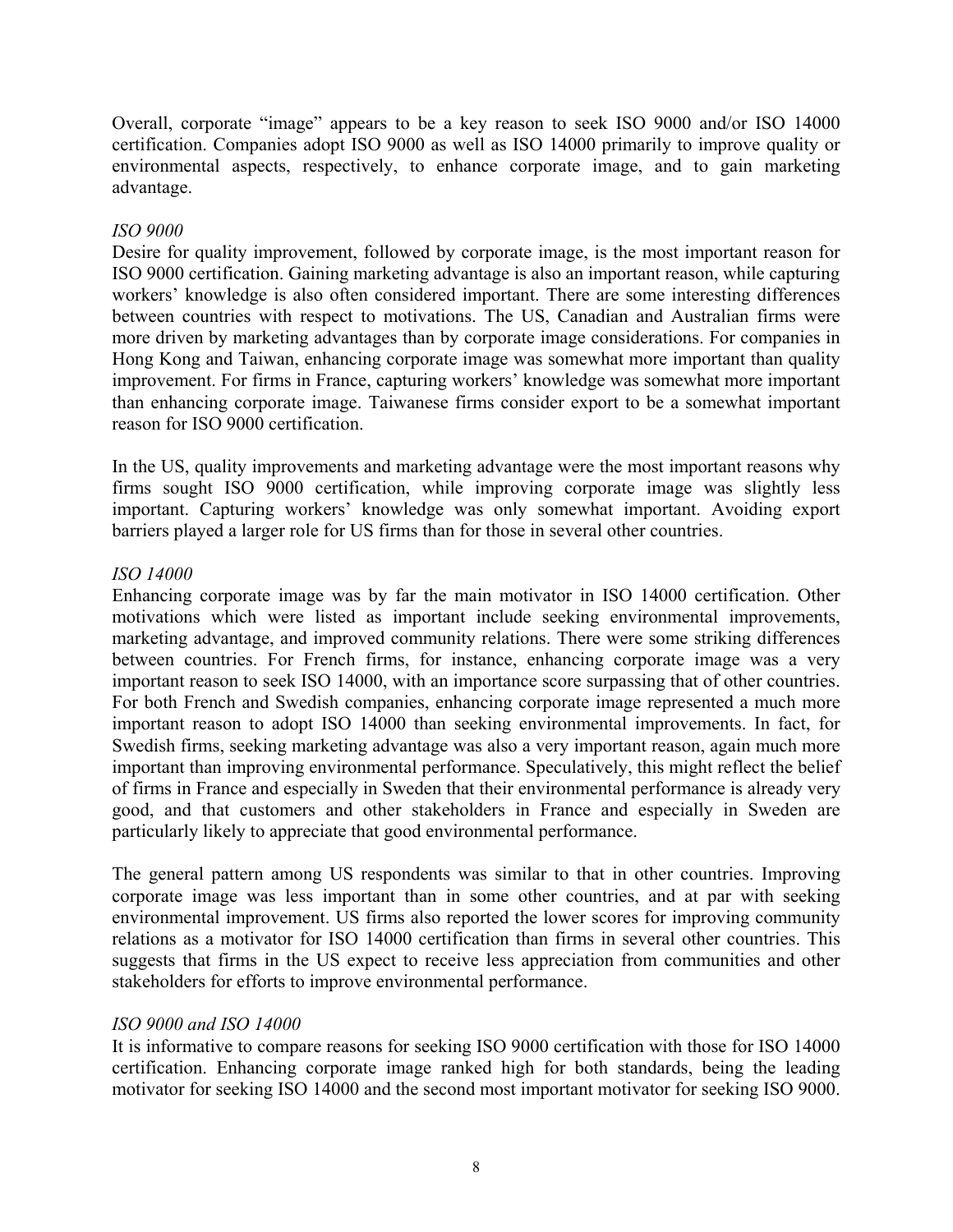Most firms were partially motivated by "capturing workers' knowledge", which suggests that firms recognize the potential of ISO 9000 and ISO 14000 certification to formalize procedures and reduce dependence on individual employees.

# **Proportion of Competitors Certified to ISO 9000 and/or ISO 14000**

In question 9c in the survey, we asked how many of your competitors currently have ISO 9000 and/or ISO 14000 certification. Figure 9 below shows the percentage of competitors currently certified to ISO 9000 and ISO 14000, as perceived by the respondents.



**Figure 9: Proportion of Competitors Currently Certified to ISO 9000 or ISO 14000**

Respondents in most industries perceive that, at present, between "some" and "most" of their competitors are ISO 9000 certified, while only between "very few" and "some" of their competitors currently have ISO 14000 certification. Respondents in the semiconductor industry report the highest proportion of competitors currently ISO 9000 certified ("most"), followed by several other sectors such as communications equipment, computer (and peripheral) manufacturers, and electronics firms, while respondents in the pharmaceuticals industry report the lowest proportion ("some"). The highest proportion of competitors certified to ISO 14000 is reported in the computers and peripherals sector, followed by semiconductors and communications. The food and pharmaceuticals industries again score lowest. Taken together, this indicates that ISO 9000 and ISO 14000 certification have penetrated furthest into the communications, computers and peripherals, electronics and semiconductor industries, and least far into the food and pharmaceutical sectors.

# **ISO 9000 and ISO 14000 Certification and Company Success**

In question 8 of the survey we asked to what extent ISO 9000 and/or ISO 14000 was critical to your company's continued success. Figure 10 illustrates the responses to this question.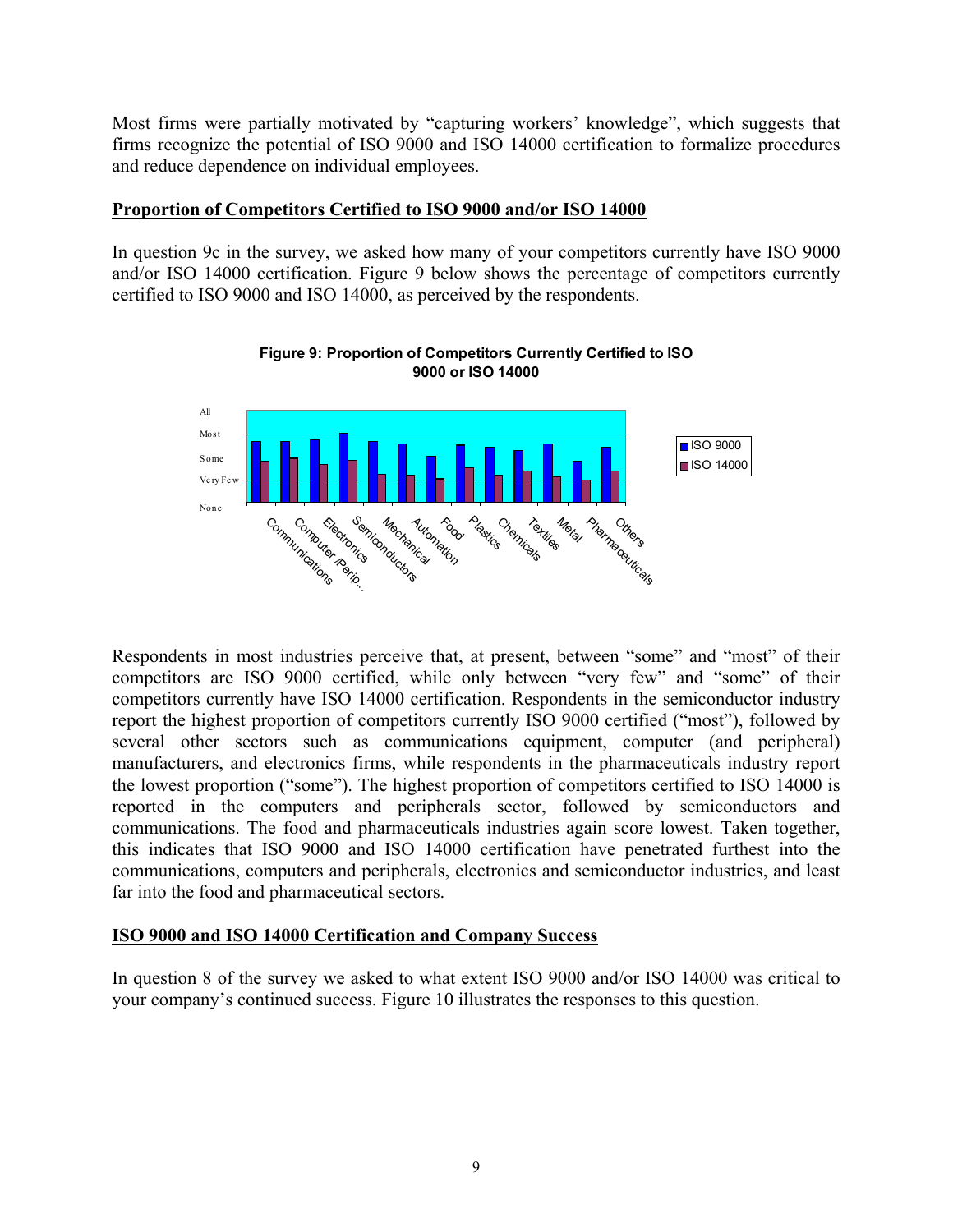

# **Figure 10: How Important Is ISO 9000 / ISO 14000 to Your Company's Continued Success**

From the responses, it is clear that both ISO 9000 and ISO 14000 certification are considered between "somewhat important" to "important" for the companies' continued success. ISO 9000 is generally considered "important", while ISO 14000 is between "somewhat important" and "important". We should note that this question will exhibit an inevitable sample selection and respondent bias: firms that chose to respond to the survey are likely to be more satisfied with their ISO 9000 and/or ISO 14000 certification, and the respondents were individuals who had been closely involved with the certification efforts, and therefore unlikely to report that the certification was not important.

#### *ISO 9000*

The average score for ISO 9000 certification across all industries was 3.95 (where 3 corresponds to "somewhat important" and 4 to "important"). The industries in which ISO 9000 is considered most important are communications, computers and peripherals, electronics, semiconductors, mechanical, automation, plastics, chemicals, and metal; the textile industry reports the lowest score, with food and pharmaceuticals also reporting lower than average scores. This breakdown across industries corresponds to the responses in Figure 9: sectors attaching more importance to ISO 9000 certification generally report higher proportion of competitors certified today.

# *ISO 14000*

The average score for ISO 14000 is 3.27, translating into a bit more than "somewhat" important. The chemical sector reports the highest score, followed by semiconductors and computers/peripherals. Note that "others" also scores very high for ISO 14000; this is perhaps due to a relatively large number of respondents in the paper and forestry industries, where sustainable forestry practices are increasingly becoming a requirement in many important markets. The pharmaceutical sector reports the lowest score. Comparing, again, with the proportion of competitors certified, we see that communications equipment manufacturers only find ISO 14000 "somewhat important", yet that is one of the sectors in which the largest proportion of competitors is already certified to ISO 14000. The chemical sector displays the opposite picture: respondents consider ISO 14000 quite important, but report quite few competitors to be certified.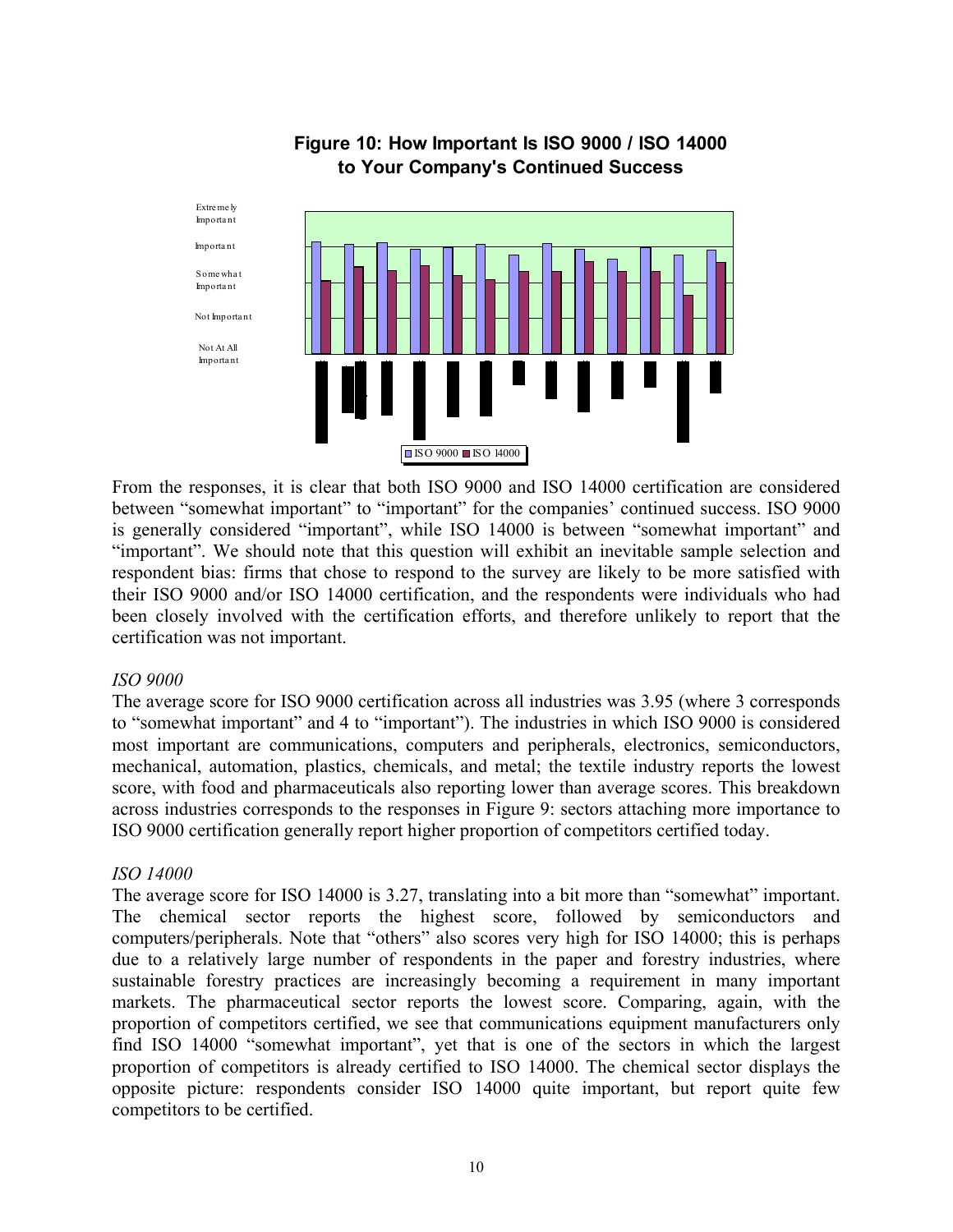# **Percentage of Employees Trained During ISO 9000 or ISO 14000 Certification**

In question 11 of the survey, we asked for the percentage of employees trained during ISO 9000 or ISO 14000 certification. Figure 11 illustrates the responses to this question.





This question was included in the survey to investigate whether there was any systematic difference in thoroughness of ISO 9000 and/or ISO 14000 implementation: presumably, a higher proportion of employees trained would reflect a more thorough implementation. Given that the standard is globally harmonized, one would expect to find the same response to this question in all countries. Interestingly, we find substantial differences between countries, though without further analysis, we are reluctant to ascribe these differences to differences in thoroughness of implementation.

The results show that, on average, firms with ISO 9000 certification trained over 80% of their employees. The countries in which the largest proportion of employees was trained were Canada, with 95%, the US with 90%, and Sweden with 85%. The lowest proportion of employees trained was reported in France, Hong Kong, Taiwan and Australia, where only about 70% percent of employees received training. The results for ISO 14000 are largely similar, although the percentages are generally lower than those for ISO 9000. Overall, firms report that about 55% of their employees received training during ISO 14000 certification. The countries reporting the highest percentages were Canada with over 95% and Sweden with 90%. French respondents reported training only 35% of employees.

# **Important Factors in the Implementation of ISO 9000 and ISO 14000**

In question 12a of the survey, we asked which factors were important during implementation of ISO 9000 and ISO 14000 certification. Figures 12a and 12b illustrate the responses to these questions from the US and Taiwanese respondents. Most countries followed highly similar patterns, so we have omitted other countries to make the graphs more legible.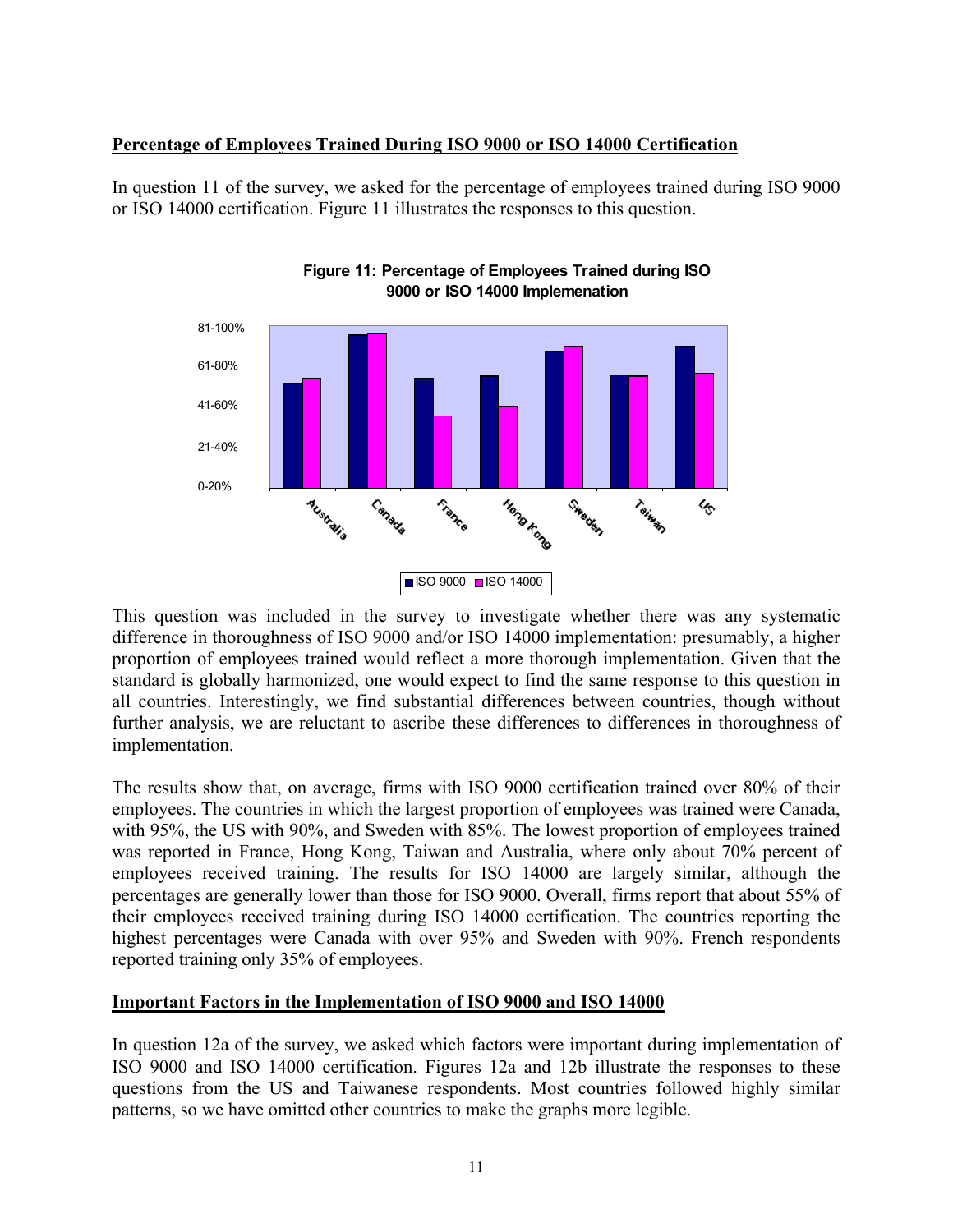Respondents reported a high degree of commonality in factors that were considered important in ISO 9000 and ISO 14000 certification. In both cases, respondents attached very little importance to capital investment, reinforcing the view that the main expenses involved with certification are the employees' time and consulting and audit fees. For both ISO 9000 and ISO 14000, upper management commitment was considered the most important factor.



**Figure 12a: Important Factors for ISO 9000 Implementation**

**Figure 12b: Important Factors for ISO 14000 Implementation**



#### *ISO 9000*

The factors assigned the highest importance in the implementation of ISO 9000 certification were top management commitment, followed by documentation, middle management commitment, following standard procedures, and implementation of corrective action. Of high importance were (re)defining standard procedures, periodic audits, and worker commitment. Training and identifying quality aspects were still quite important, while capital investment was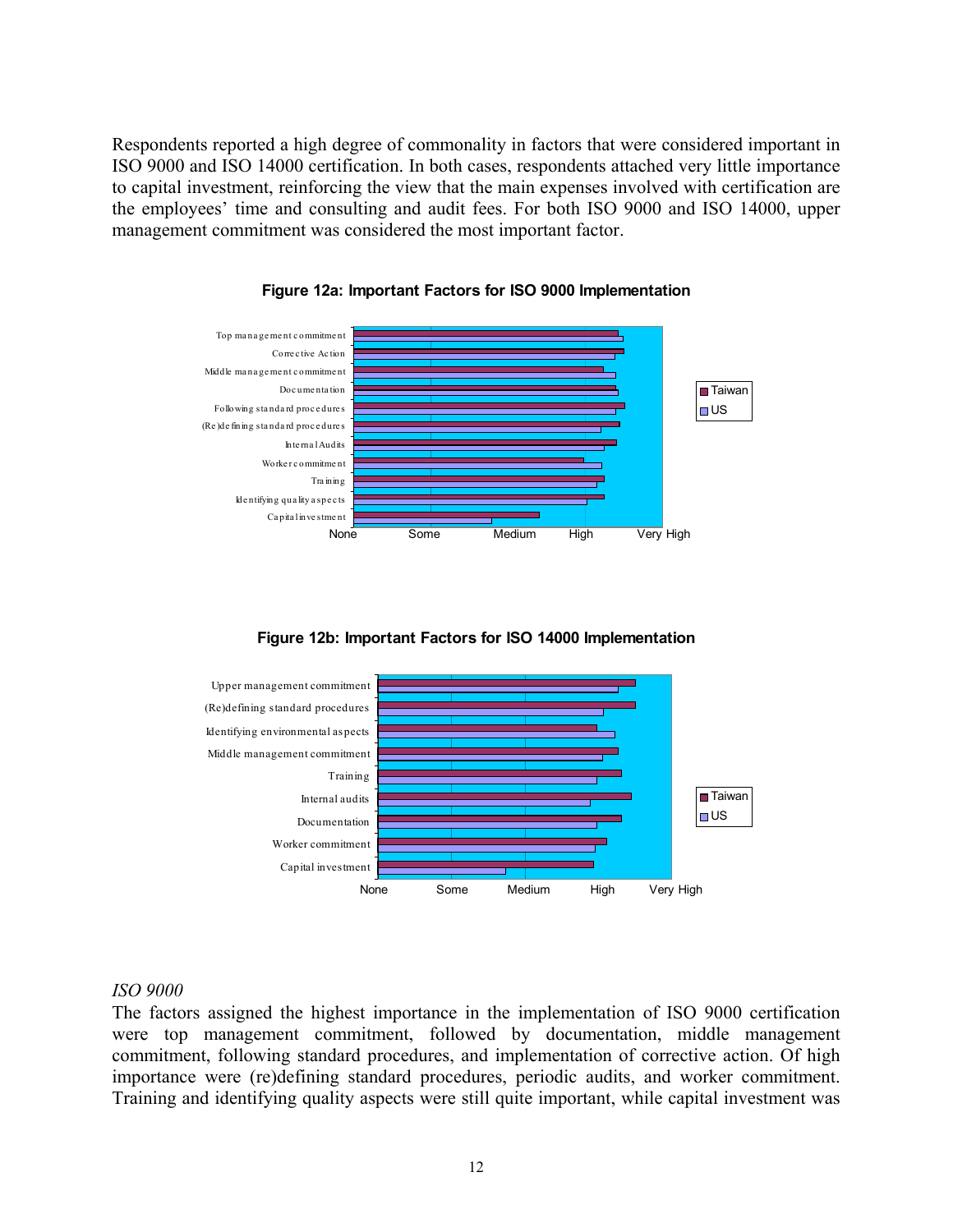not important. It may be hypothesized that all of these factors contribute to streamlining operations. It is interesting to note that worker commitment was considered important but not as much as that of middle and upper management.

# *ISO 14000*

Among the global respondents, the factors assigned the highest importance in the implementation of ISO 14000 certification were top management commitment, followed by identification of environmental aspects, middle management commitment, implementation of corrective action, training and worker commitment. Important factors were training and documentation, and capital investment was again unimportant. A noteworthy observation from the US-Taiwan comparisons is that capital investment was considered far more important in Taiwan than in the US, suggesting that Taiwanese respondents may have chosen to implement more physical process changes during the certification procedure than their US counterparts. This in turn may be a result of the longer history of strict environmental regulation in the US than in Taiwan. It is interesting that identifying environmental aspects was considered relatively more important for ISO 14000 certification than identifying quality aspects was for ISO 9000 certification; this suggests that firms found the task of identifying their environmental aspects and impacts more challenging and/or more revealing than identifying quality aspects.

# **Requiring Key Suppliers to be ISO 9000 and/or ISO 14000 Certified**

In question 13d of the survey, we asked whether you require your suppliers to have ISO 9000 certification or ISO 14000 certification. Figure 13 displays the responses.





#### *ISO 9000*

On average, respondents were neutral regarding the statement that they require their key suppliers to have ISO 9000 certification, though leaning to partially agreeing. Firms in the pharmaceuticals, metal and plastics industry were most likely to require their suppliers to be ISO 9000 certified, while firms in textiles, food and communications were least likely to make that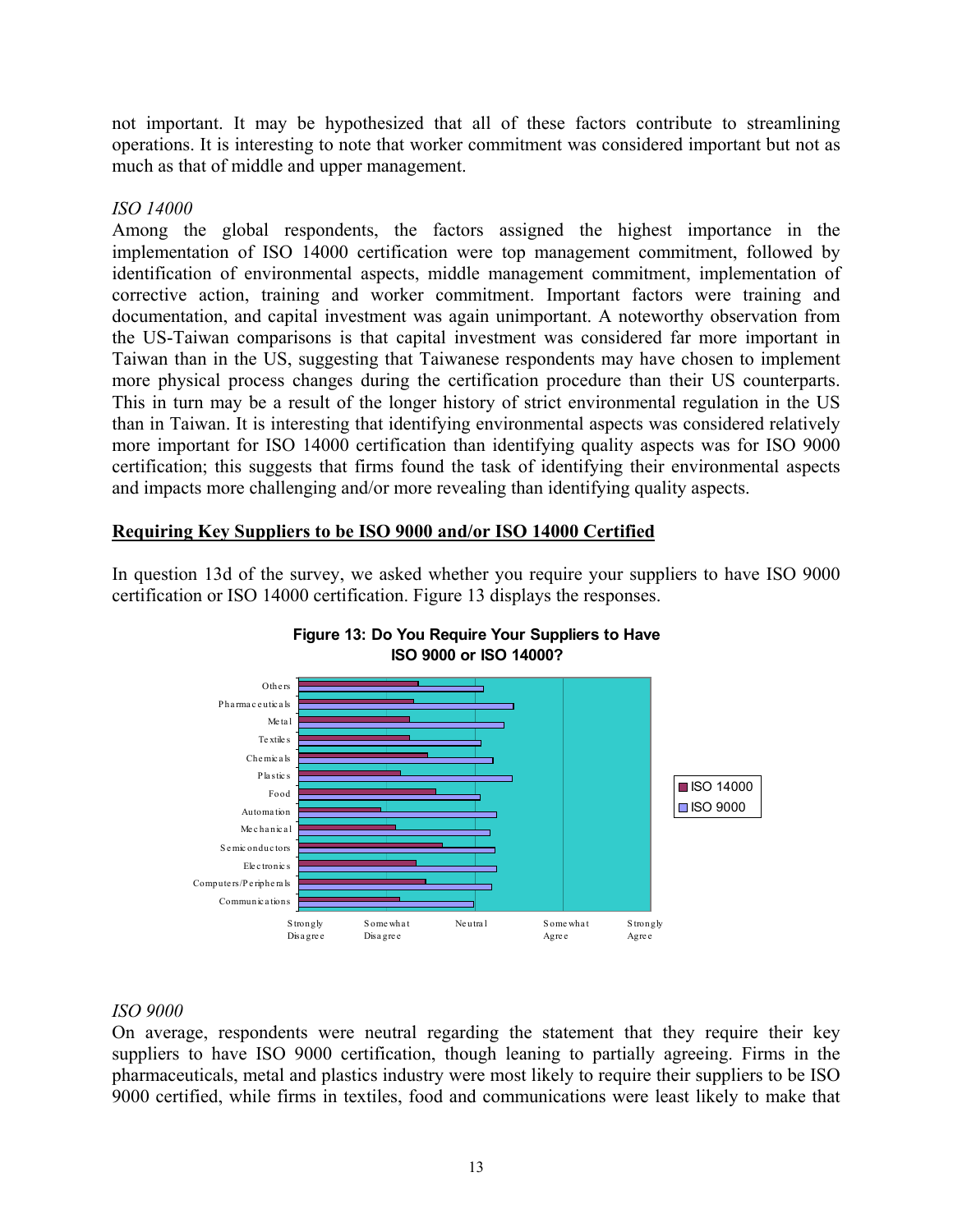requirement. This contrasts with the extent to which firms consider ISO 9000 critical to their own success: pharmaceutical firms did not consider ISO 9000 important for themselves, but do require it of suppliers. This may well be a result of regulatory requirements: the pharmaceuticals firms themselves are already under strict regulation from, for instance, the US Food and Drug Administration or its counterparts in other countries, which may in turn require having ISO 9000 certified suppliers for certain critical equipment or components.

# *ISO 14000*

At the time of the survey, most firms disagreed somewhat or were neutral about the statement that they require their key suppliers to have ISO 14000 certification. Respondents in the semiconductor, food, chemical, computer and peripheral, and electronics industries were most likely to require ISO 14000 from their key suppliers. The relatively high score among food companies is interesting, given the low importance they attached to ISO 14000 certification for themselves. This may well reflect growing pressure from consumers through retailers on food companies to ensure that sound environmental practices are in place throughout the supply chain, though it does not explain why respondents in the food industry report relatively few competitors as having ISO 14000 certification.

# **Benefits Experienced from ISO 9000 or ISO 14000 Certification**

In question 15a of the survey, we asked what the main benefits are of ISO 9000 and ISO 14000 certification. Figures 14a and 14b describe the responses.



#### **Figure 14a: Benefits of ISO 9000**

#### *ISO 9000*

Firms with ISO 9000 reported "moderate" to "substantial" benefits from ISO 9000 certification. The main categories of benefits were improved internal procedures, quality improvements, improved corporate image, and increased customer satisfaction. In most countries, "increased market share" was generally a "minor" to "moderate" benefit, suggesting that either market share did not increase much as a result of ISO 9000 certification, or that any benefits of such a market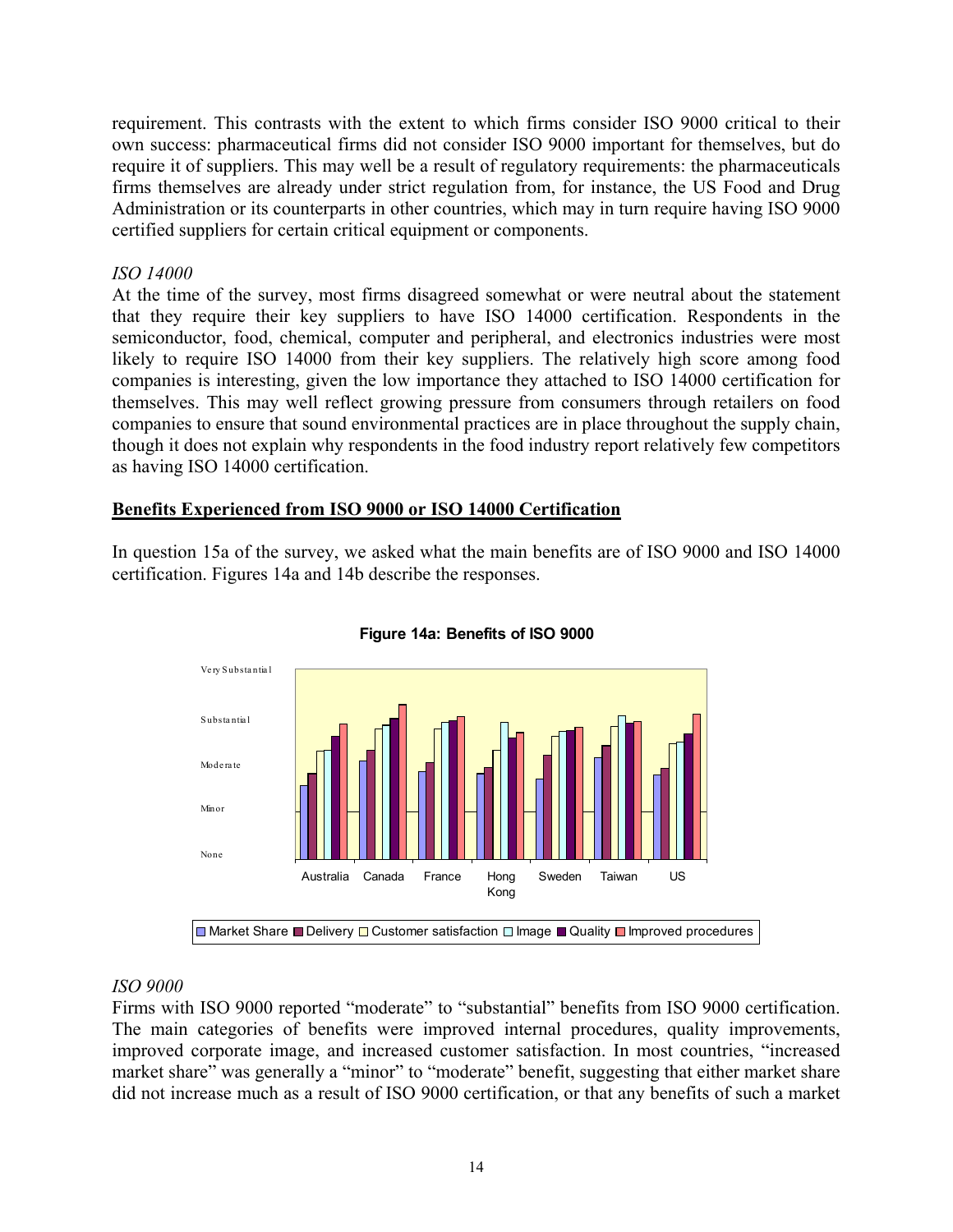share increase were small compared to the other benefits obtained. It is particularly interesting to note how prevalent the benefit of "improved procedures" was found to be. Most of the benefits, however large, are intangible in nature, and hence inherently difficult to quantify. Firms in the US reported largely similar benefits as did firms in other countries, dispelling the notion that firms in the US have less to gain from certification.



#### **Figure 14b: Benefits of ISO 14000**

#### *ISO 14000*

The benefits obtained from ISO 14000 were often as large as those from ISO 9000. The main categories of benefits from ISO 14000 certification were improved corporate image, followed by improved environmental performance, and better community relations. Improved internal procedures and improved relations with authorities were also moderate to substantial benefits; increased market share was again a relatively minor to moderate benefit.

US respondents reported the lowest benefit from improved image. This may well reflect that corporate image is considered less important in the US, or that environmental performance is a less important aspect of corporate image. US respondents also reported the second lowest score, after Hong Kong, for benefit from improved relations with authorities. This may indicate that authorities in other countries attach more importance to ISO 14000 than the EPA in the US has done to date; however, drawing any firm conclusions about such issues based on a survey would clearly be overly ambitious.

#### *ISO 9000 and ISO 14000*

Surprisingly, given that improved internal procedures was cited as a major benefit for both ISO 9000 and ISO 14000, respondents reported only minor cost savings. Presumably, the improvements in internal procedures had more impact on quality and/or environmental performance rather than on productivity.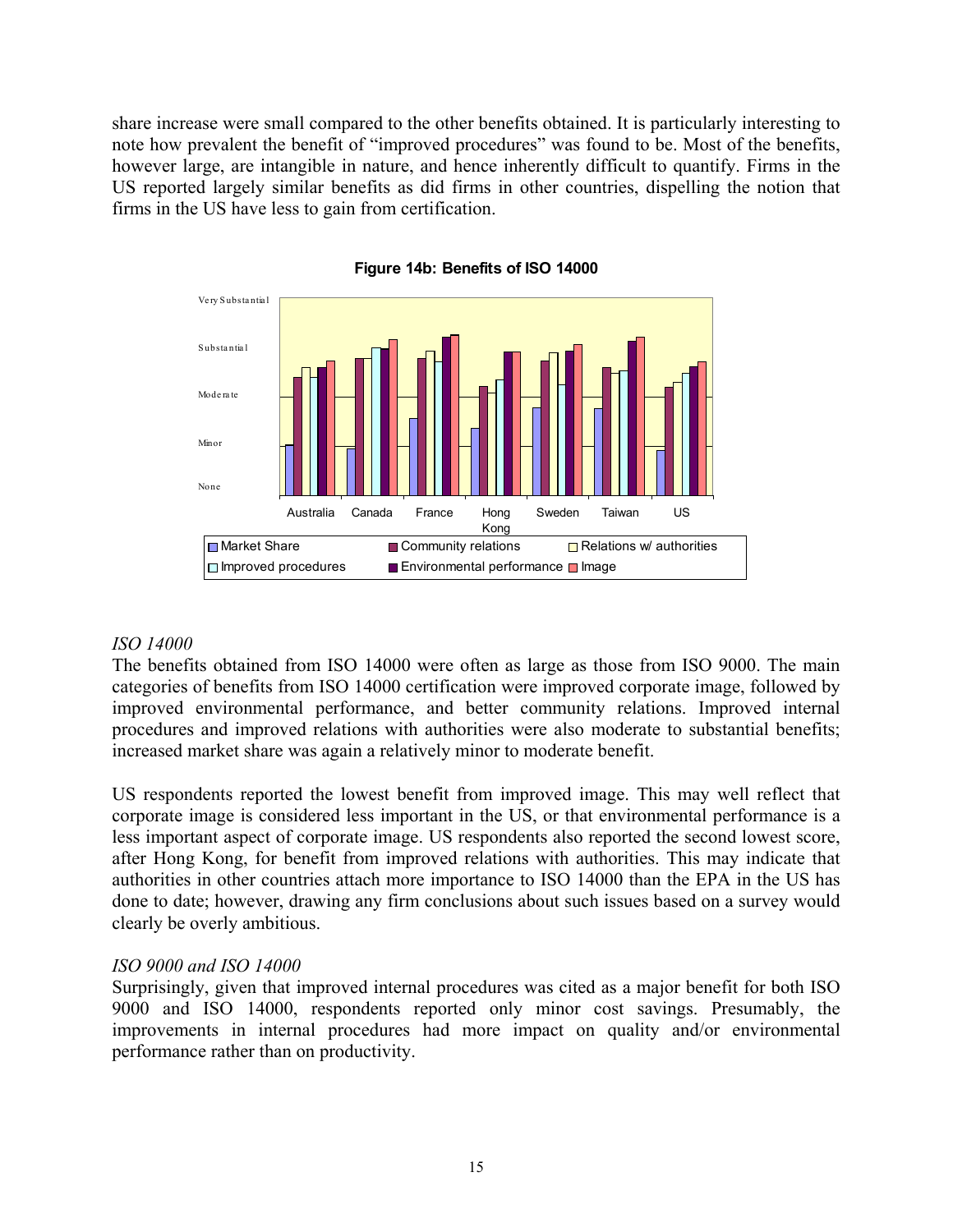It is important to compare benefits with reasons for becoming certified. It is evident that many expectations were met, especially improved corporate image and improvement of quality and environmental performance. However, despite expecting marketing advantage, increased market share was not considered an important benefit of ISO 9000 or ISO 14000.

The key benefits for both standards seem to be primarily intangible ones: "image", "quality improvements", "community relations", etc. It is clear that the respondents are satisfied with their experiences with ISO 9000 and/or ISO 14000 certification (though again, this is partly due to the sample selection), but it also seems that most respondents would be hard-pressed to quantify the benefits achieved. Given that for many firms, the decision whether or not to adopt ISO 9000 or ISO 14000 will be made on financial grounds, it is troubling that such a large part of the benefits are intangible and apparently unquantifiable. In order to bring such firms into the fold, developers and promoters of standards such as ISO 9000, ISO 14000, and future comparable standards will have to face the challenge of capturing, in a more quantitative way, the benefits these standards can yield.

# **Conclusions**

In this report, we have provided a preliminary descriptive analysis of the survey data received from Canada, the US, France, Sweden, Hong Kong, Australia / New Zealand, and Taiwan. Data are still being received from Japan, Korea, several South-East Asian countries, and Argentina, and will be added to this analysis later.

We find that there are clear differences between individual countries in specific questions, but also that the major patterns of responses are quite robust across countries. The main motivations for seeking ISO 9000 or ISO 14000 certification are partly internal (such as cost reductions, improved procedures, etc.) and partly external (such as customer pressure, improved image, etc.); similarly, the benefits experienced from certification are similarly partly internal and partly external. Most of the benefits tend to be intangible, though: for instance, improved image rather than cost reductions or market share improvements. In most industries, ISO 9000 certification is considered "important" for firms' continued success; ISO 14000 certification is considered "somewhat important".

The proportion of employees trained during ISO 9000 or ISO 14000 implementation varies significantly across countries. Capital investment was rarely a major aspect of ISO 9000 or ISO 14000 implementation, suggesting that the effect of the standards is primarily on procedures and documentation.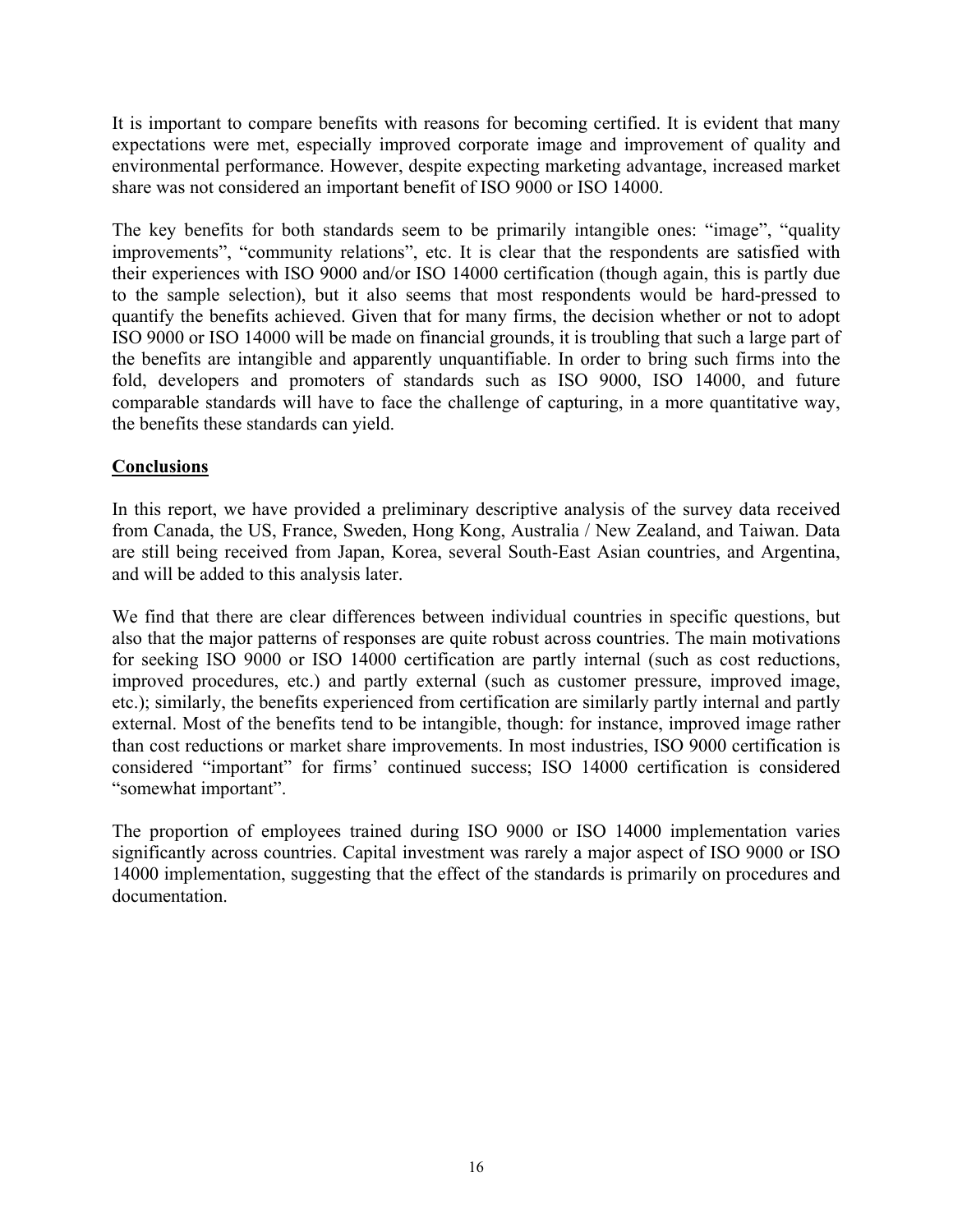# **Appendix: Survey questions**

*8. If your company is certified to ISO 9000 or ISO 14000 (or is currently seriously considering it), to what extent did your company's continued success depend on certification?* 

|                 | not certified<br>and not<br>considering | not important<br>at all | not important | somewhat<br>important | important | extremely<br>important |
|-----------------|-----------------------------------------|-------------------------|---------------|-----------------------|-----------|------------------------|
| <b>ISO 9000</b> |                                         |                         |               |                       |           |                        |
| ISO 14000       |                                         |                         |               |                       |           |                        |

*9b. Please indicate how important each of the following reasons was for seeking, maintaining, or seriously considering ISO 9000 certification. (If you do not have ISO 9000 certification and are not considering it, please do not answer this question.)*

|                                                   | not<br>important<br>at all | not<br>important | somewhat<br>important | important | extremely<br>important |
|---------------------------------------------------|----------------------------|------------------|-----------------------|-----------|------------------------|
| cost reductions                                   |                            |                  |                       |           |                        |
| quality improvements                              |                            |                  |                       |           |                        |
| marketing advantage                               |                            |                  |                       |           |                        |
| customer pressure / customer demands              |                            |                  |                       |           |                        |
| many competitors were already ISO 9000 certified  |                            |                  |                       |           |                        |
| benefits experienced by other certified companies |                            |                  |                       |           |                        |
| avoid potential export barrier                    |                            |                  |                       |           |                        |
| capturing workers' knowledge                      |                            |                  |                       |           |                        |
| relations with authorities                        |                            |                  |                       |           |                        |
| relations with communities                        |                            |                  |                       |           |                        |
| corporate image                                   |                            |                  |                       |           |                        |
|                                                   |                            |                  |                       |           |                        |

A similar question was included for ISO 14000, with "quality improvements" replaced by "environmental improvements."

#### *9c. How many of your competitors were registered to ISO 9000 when you decided to attain registration, and how many are registered today?*

|                                                                 | unknown | none | very few | some | most | all |
|-----------------------------------------------------------------|---------|------|----------|------|------|-----|
| Competitors registered when we<br>decided to seek registration: |         |      |          |      |      |     |
| Competitors registered today:                                   |         |      |          |      |      |     |

*10. Please indicate which group within your organization initiated the main drive for certification to each of the following standards; circle all that apply.* 

|                                             | <b>ISO 9000</b> | ISO 14000 |
|---------------------------------------------|-----------------|-----------|
| not applicable                              |                 |           |
| quality department                          |                 |           |
| environmental, health and safety department |                 |           |
| marketing                                   |                 |           |
| operations                                  |                 |           |
| CEO, top management                         |                 |           |
| whole organization                          |                 |           |
| R&D, design, development department         |                 |           |

*11. What percentage of your employees received training for each of the following certifications?* 

|      | 'icable<br>not | 20% | $-40%$<br>ΓV | .60% | $1 - 80\%$ | $100\%$ |
|------|----------------|-----|--------------|------|------------|---------|
| 9000 |                |     |              |      |            |         |
| .UUU |                |     |              |      |            |         |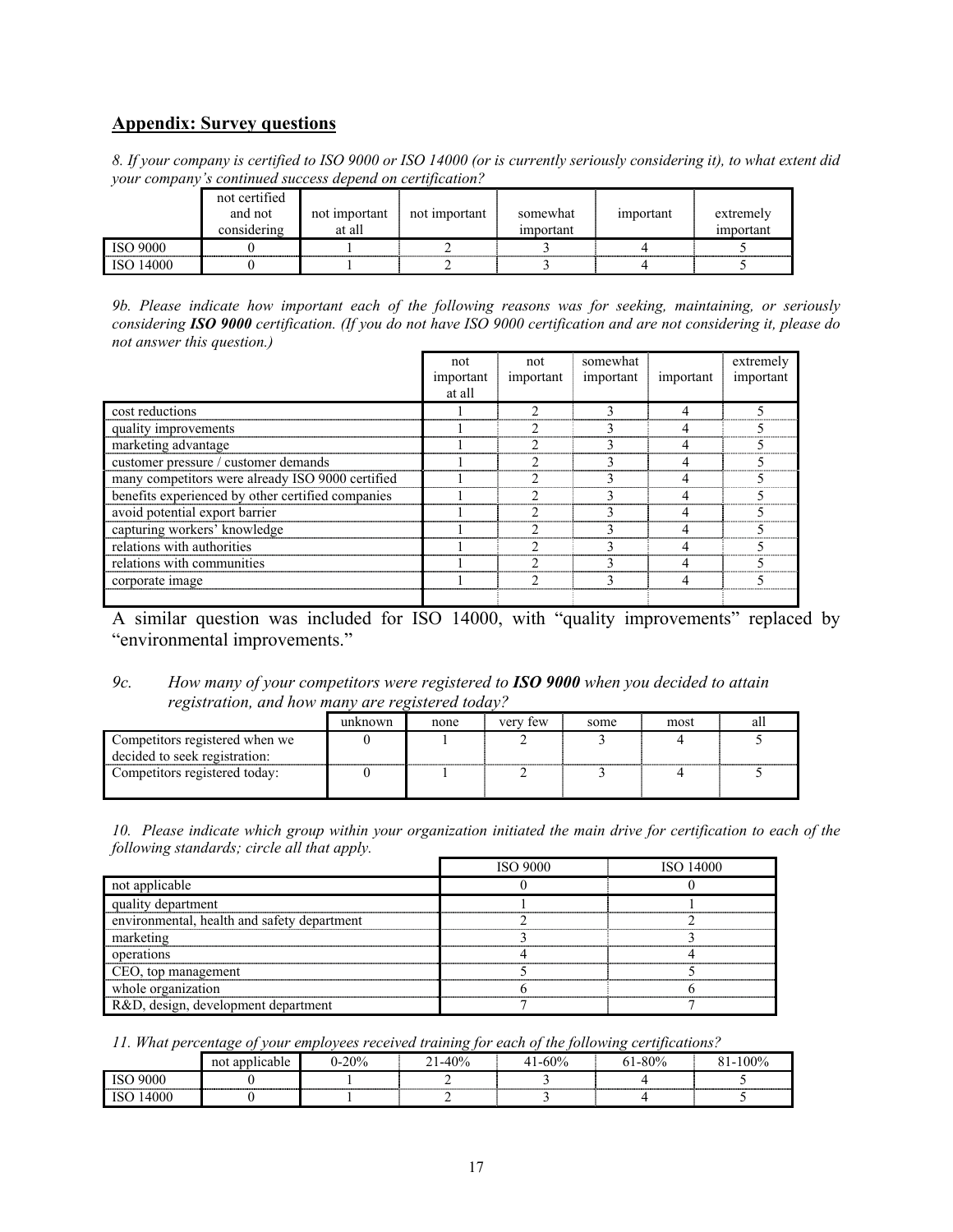*12a. Please indicate how much effort you had to put into each of the following factors, in order to obtain or maintain ISO 9000 certification, and how important each factor was for successful implementation. (If you do not have ISO 9000 certification, please do not answer this question.)*

|                                        | How much importance do you assign to each<br>area? |                |                |                |              |              | How much effort did it take? |                  |                |                        |  |
|----------------------------------------|----------------------------------------------------|----------------|----------------|----------------|--------------|--------------|------------------------------|------------------|----------------|------------------------|--|
|                                        | none                                               | some           | medium         | high           | very<br>high | no effort    | little<br>effort             | medium<br>effort | high<br>effort | very<br>high<br>effort |  |
| identification of<br>quality aspects   | 1                                                  | 2              | 3              | $\overline{4}$ | 5            | 1            | $\overline{2}$               | 3                | $\overline{4}$ | 5                      |  |
| (re)defining<br>standard procedures    | $\mathbf{1}$                                       | $\overline{2}$ | 3              | $\overline{4}$ | 5            | $\mathbf{1}$ | $\overline{2}$               | 3                | $\overline{4}$ | 5                      |  |
| documentation                          | 1                                                  | $\overline{2}$ | $\mathcal{E}$  | $\overline{4}$ | 5            | $\mathbf{1}$ | $\overline{c}$               | 3                | $\overline{4}$ | 5                      |  |
| training                               | $\mathbf{1}$                                       | $\overline{2}$ | $\mathbf{3}$   | $\overline{4}$ | 5            | $\mathbf{1}$ | 2                            | 3                | $\overline{4}$ | 5                      |  |
| capital investment                     | $\mathbf{1}$                                       | $\overline{2}$ | $\overline{3}$ | $\overline{4}$ | 5            | $\mathbf{1}$ | $\overline{c}$               | 3                | $\overline{4}$ | $\overline{5}$         |  |
| top management<br>commitment           | 1                                                  | $\overline{2}$ | 3              | $\overline{4}$ | 5            | $\mathbf{1}$ | $\overline{2}$               | 3                | $\overline{4}$ | 5                      |  |
| middle management<br>commitment        | $\mathbf{1}$                                       | $\overline{2}$ | 3              | $\overline{4}$ | 5            | $\mathbf{1}$ | $\overline{2}$               | 3                | $\overline{4}$ | 5                      |  |
| workers'<br>commitment                 | 1                                                  | $\overline{2}$ | 3              | $\overline{4}$ | 5            | $\mathbf{1}$ | $\overline{2}$               | 3                | $\overline{4}$ | 5                      |  |
| periodic audits                        | $\mathbf{1}$                                       | $\overline{2}$ | $\mathcal{E}$  | $\overline{4}$ | 5            | $\mathbf{1}$ | $\overline{2}$               | $\mathcal{E}$    | $\overline{4}$ | 5                      |  |
| following standard<br>procedures       | 1                                                  | $\overline{2}$ | 3              | 4              | 5            | 1            | $\overline{2}$               | 3                | $\overline{4}$ | 5                      |  |
| implementation of<br>corrective action | $\mathbf{1}$                                       | $\overline{2}$ | 3              | $\overline{4}$ | 5            | $\mathbf{1}$ | 2                            | 3                | $\overline{4}$ | 5                      |  |

*13. To what extent do you agree or disagree with each of the following statements?* 

13d: "We require our *key* suppliers to have **ISO 9000** certification."

| disagree<br>strongly | somewhat<br><u>.</u><br>disagree | neutral | somewhat agree | strongly agree<br>ັ. |
|----------------------|----------------------------------|---------|----------------|----------------------|